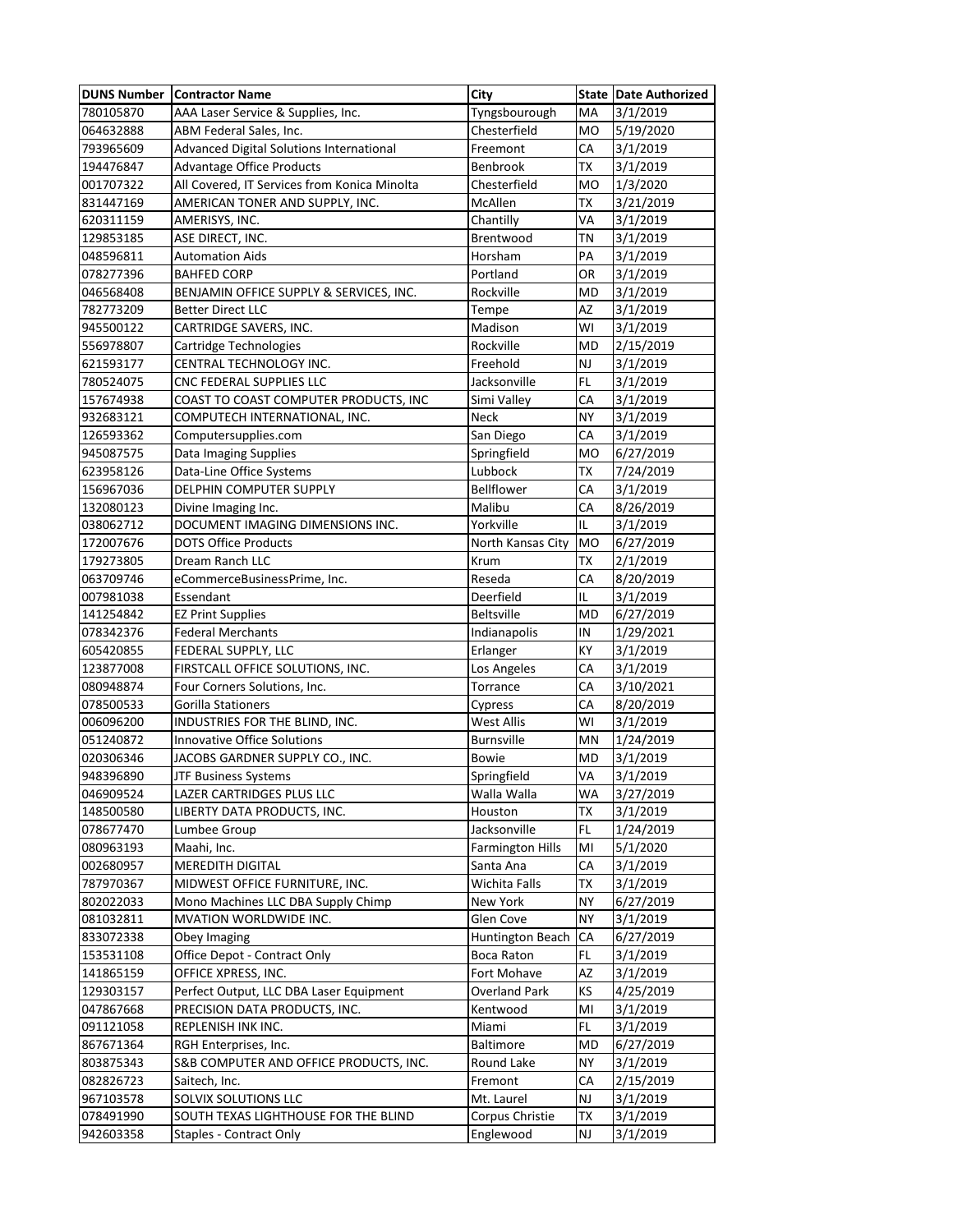| 789509858 | SUPPLIES HOTLINE CORPORATION                       | Bethlehem               | PA        | 3/1/2019  |
|-----------|----------------------------------------------------|-------------------------|-----------|-----------|
| 147768563 | Supplies Now Inc                                   | Greenacres              | FL        | 3/1/2019  |
| 119079903 | The Office Group, Inc. (Dba Stephens Office Supply | Poquoson                | VA        | 3/1/2019  |
| 827861795 | The Office Pal                                     | Freehold                | <b>NJ</b> | 1/24/2019 |
| 949498968 | The Weeks-Lerman Group LLC                         | Maspeth                 | <b>NY</b> | 3/1/2019  |
| 140454203 | TonerQuest, Inc.                                   | Brooklyn                | <b>NY</b> | 6/27/2019 |
| 195583778 | TSRC, INC.                                         | Ashland                 | VA        | 3/1/2019  |
| 959391509 | UNISTAR-SPARCO COMPUTERS, INC.                     | Millington              | <b>TN</b> | 3/1/2019  |
| 080039540 | Veterans Business Supply, Inc.                     | Bedford                 | MA        | 8/5/2019  |
| 073452195 | VIP OFFICE FURNITURE AND SUPPLY, INC.              | Hinesville              | GA        | 3/1/2019  |
| 051807493 | W. B. MASON CO., INC.                              | Brockton                | МA        | 3/1/2019  |
| 836284091 | WECSYS LLC                                         | <b>Brooklyn Park</b>    | MN        | 1/24/2019 |
| 161854054 | XSE Group, Inc. (Dba Aztec)                        | Middletown              | СT        | 3/1/2019  |
| 001759836 | Yorktown Industries, Inc.                          | Bensenville             | IL        | 7/19/2019 |
| 005050346 | <b>Enterprise Technology Solutions</b>             | Freemont                | CA        | 1/24/2019 |
| 078374272 | V3 Gate, LLC                                       | <b>Colorado Springs</b> | CO        | 7/3/2019  |
|           |                                                    |                         |           |           |
|           |                                                    |                         |           |           |
|           |                                                    |                         |           |           |
|           |                                                    |                         |           |           |
|           |                                                    |                         |           |           |
|           |                                                    |                         |           |           |
|           |                                                    |                         |           |           |
|           |                                                    |                         |           |           |
|           |                                                    |                         |           |           |
|           |                                                    |                         |           |           |
|           |                                                    |                         |           |           |
|           |                                                    |                         |           |           |
|           |                                                    |                         |           |           |
|           |                                                    |                         |           |           |
|           |                                                    |                         |           |           |
|           |                                                    |                         |           |           |
|           |                                                    |                         |           |           |
|           |                                                    |                         |           |           |
|           |                                                    |                         |           |           |
|           |                                                    |                         |           |           |
|           |                                                    |                         |           |           |
|           |                                                    |                         |           |           |
|           |                                                    |                         |           |           |
|           |                                                    |                         |           |           |
|           |                                                    |                         |           |           |
|           |                                                    |                         |           |           |
|           |                                                    |                         |           |           |
|           |                                                    |                         |           |           |
|           |                                                    |                         |           |           |
|           |                                                    |                         |           |           |
|           |                                                    |                         |           |           |
|           |                                                    |                         |           |           |
|           |                                                    |                         |           |           |
|           |                                                    |                         |           |           |